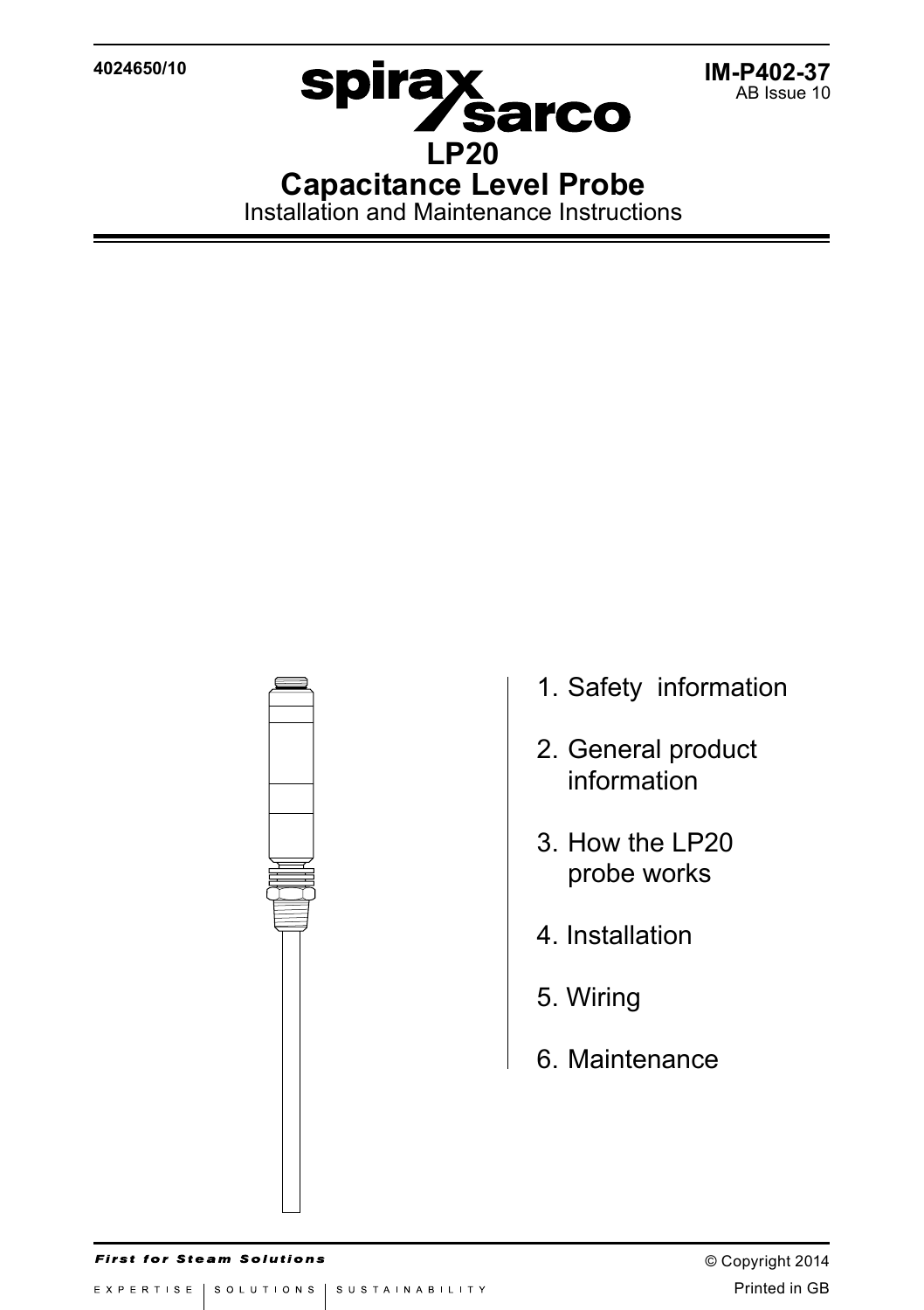# **1. Safety information**

**Safe operation of the product depends on it being properly installed, commissioned and maintained by a qualified person (see Section 1.11) in compliance with the operating instructions.**

**It is essential to comply with general installation and safety instructions for pipeline and plant construction, as well as to make proper use of tools and safety equipment.**

**The product is designed and constructed to withstand the forces encountered during normal use. Use of the product for any other purpose, or failure to install the product in accordance with these Installation and Maintenance Instructions,**  could cause damage to the product, will invalidate the  $\epsilon$  marking, and may cause **injury or fatality to personnel.**

## **Additional Safety Notes**

**Level control and level limiting / alarm products in steam boilers Products/systems must be selected, installed, operated, and tested in accordance with:**

- **- Local or National standards and regulations.**
- **- Guidance Notes, (Health and Safety Executive BG01 and INDG436 in the UK).**
- **- The requirements of Approvals Authorities.**
- **- Boiler inspection bodies.**
- **- Boiler manufacturer's specifications.**

**Two independent low water limiting / alarm systems must be installed on steam boilers. Level probes must be installed in separate protection tubes / chambers, with sufficient clearance between the tips, and earth.**

**Each probe must be connected to an independent controller. The alarm relays must isolate the boiler heat supply at low alarm status.**

**A high water alarm may be part of the water level control, or a separate system. An independent high water alarm system must be fitted if it is considered a safety requirement. In this case, the relays must simultaneously isolate the feedwater supply and the boiler heat supply at high alarm status. All boiler water limiters / alarms require regular functional testing.**

**A suitable water treatment regime must be used to ensure continuous safe and correct operation of the control and limiter / alarm systems. Consult the above authorities and a competent water treatment company.**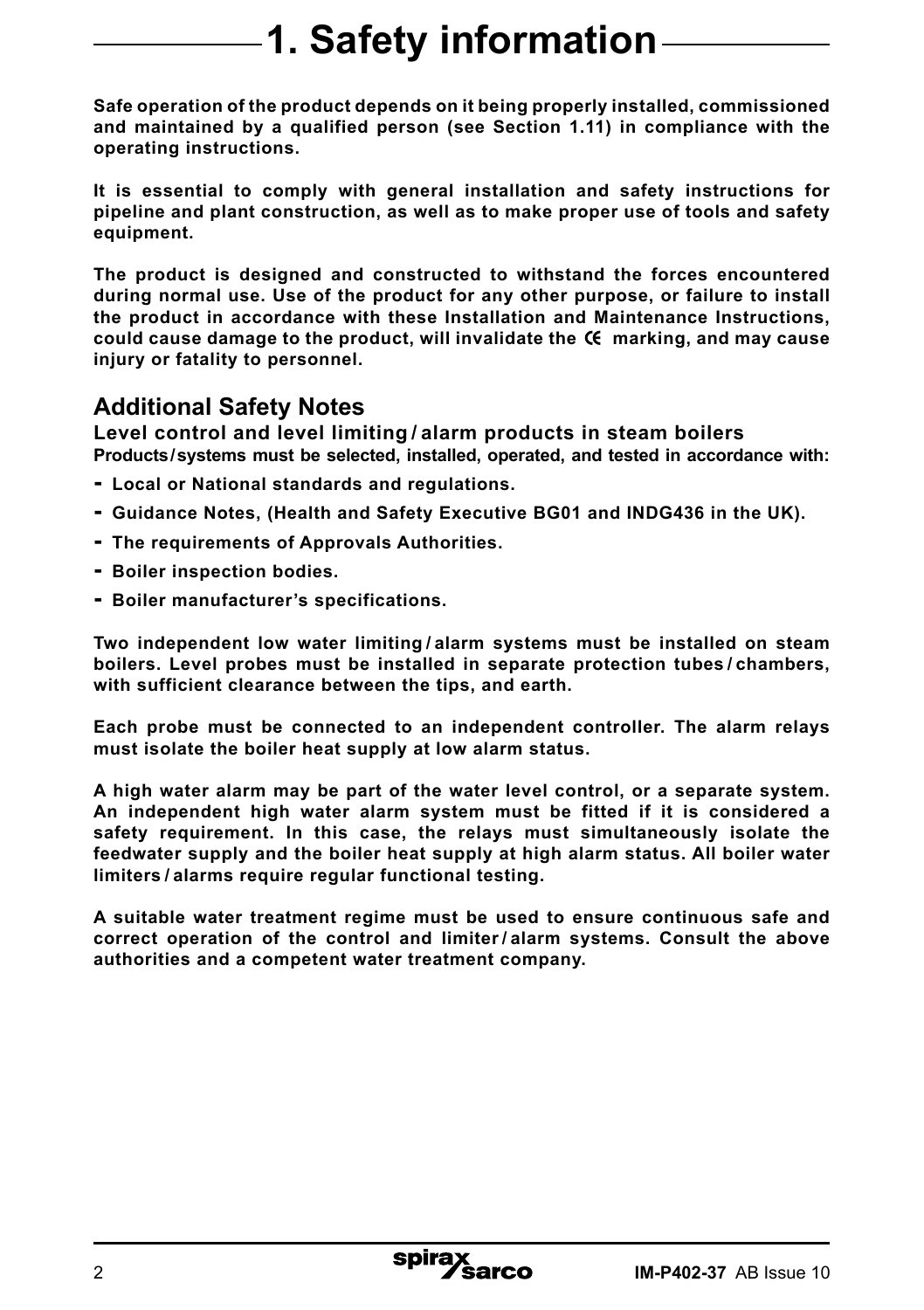## **Warning**

**Isolate the mains supply before unplugging the controller since hazardous voltages will be exposed on the controller base. This product complies with the requirements of Electromagnetic Compatibility Directive 89 / 336 / EEC and 93 / 68 / EEC by meeting the standards of:**

- **EN 61326 : 1997 A1 + A2 Emissions Class B equipment Table 4.**
- **EN 61326 : 1997 A1 + A2 Immunity for Industrial Locations Annex A.**

**The following conditions should be avoided as they may create interference above the limits specified in EN 61326 (Immunity) if:**

- **The product or its wiring is located near a radio transmitter.**
- **Excessive electrical noise occurs on the mains supply. Power line protectors (ac) should be installed if mains supply noise is likely. Protectors can combine filtering, suppression, surge and spike arrestors.**
- **Cellular telephones and mobile radios may cause interference if used within approximately 1 metre (39") of the vary according to the surroundings of the installation and the power of the transmitter.**

**If this product is not used in the manner specified by this IMI, then the protection provided may be impaired.**

#### **1.1 Intended use**

- **i) Check that the product is suitable for use with the intended fluid.**
- **ii) Check material suitability, pressure and temperature and their maximum and minimum values. If the maximum operating limits of the product are lower than those of the system in which it is being fitted, or if malfunction of the product could result in a dangerous overpressure or overtemperature occurrence, ensure a safety device is included in the system to prevent such over-limit situations.**
- **iii) Determine the correct installation situation and direction of fluid flow.**
- **iv) Spirax Sarco products are not intended to withstand external stresses that may be induced by any system to which they are fitted. It is the responsibility of the installer to consider these stresses and take adequate precautions to minimise them.**
- **v) Remove protection covers from all connections and protective film from all name-plates, where appropriate, before installation on steam or other high temperature applications.**

**Safe operation of this product can only be guaranteed if it is properly installed, commissioned, used and maintained by qualified personnel (see Section 1.11) in compliance with the operating instructions. General installation and safety instructions for pipeline and plant construction, as well as the proper use of tools and safety equipment must also be complied with.**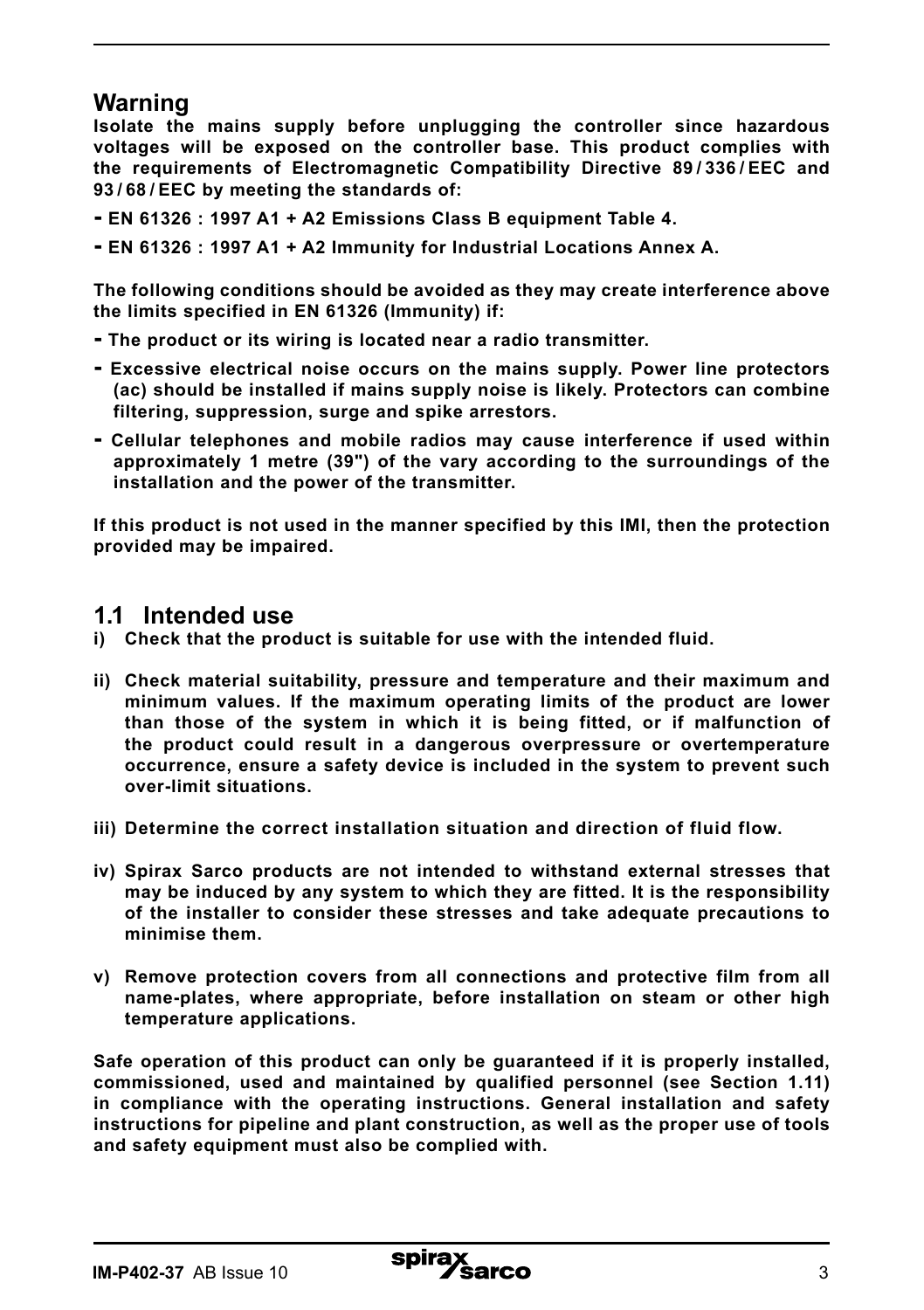## **1.2 Access**

**Ensure safe access and if necessary a safe working platform (suitably guarded) before attempting to work on the product. Arrange suitable lifting gear if required.**

## **1.3 Lighting**

**Ensure adequate lighting, particularly where detailed or intricate work is required.**

### **1.4 Hazardous liquids or gases in the pipeline**

**Consider what is in the pipeline or what may have been in the pipeline at some previous time. Consider: flammable materials, substances hazardous to health, extremes of temperature.**

### **1.5 Hazardous environment around the product**

**Consider: explosion risk areas, lack of oxygen (e.g. tanks, pits), dangerous gases, extremes of temperature, hot surfaces, fire hazard (e.g. during welding), excessive noise, moving machinery.**

### **1.6 The system**

**Consider the effect on the complete system of the work proposed. Will any proposed action (e.g. closing isolation valves, electrical isolation) put any other part of the system or any personnel at risk?**

**Dangers might include isolation of vents or protective devices or the rendering ineffective of controls or alarms. Ensure isolation valves are turned on and off in a gradual way to avoid system shocks.**

#### **1.7 Pressure systems**

**Ensure that any pressure is isolated and safely vented to atmospheric pressure. Consider double isolation (double block and bleed) and the locking or labelling of closed valves. Do not assume that the system has depressurised even when the pressure gauge indicates zero.**

#### **1.8 Temperature**

**Allow time for temperature to normalise after isolation to avoid the danger of burns. For personal protection wear protective clothing, especially heavy duty gloves and safety glasses.**

#### **PTFE:**

**If parts made from PTFE have been subjected to a temperature approaching 260°C (500°F) or higher, they will give off toxic fumes, which if inhaled are likely to cause temporary discomfort. It is essential for a no smoking rule to be enforced in all areas where PTFE is stored, handled, or processed as persons inhaling the fumes from burning tobacco contaminated with PTFE particles can develop 'polymer fume fever'.**

#### **1.9 Tools and consumables**

**Before starting work ensure that suitable tools and / or consumables are available. Use only genuine Spirax Sarco replacement parts.**

## **1.10 Protective clothing**

**Consider whether you and/or others in the vicinity require any protective clothing to protect against the hazards of, for example, chemicals, high / low temperature, radiation, noise, falling objects, and dangers to eyes and face.**

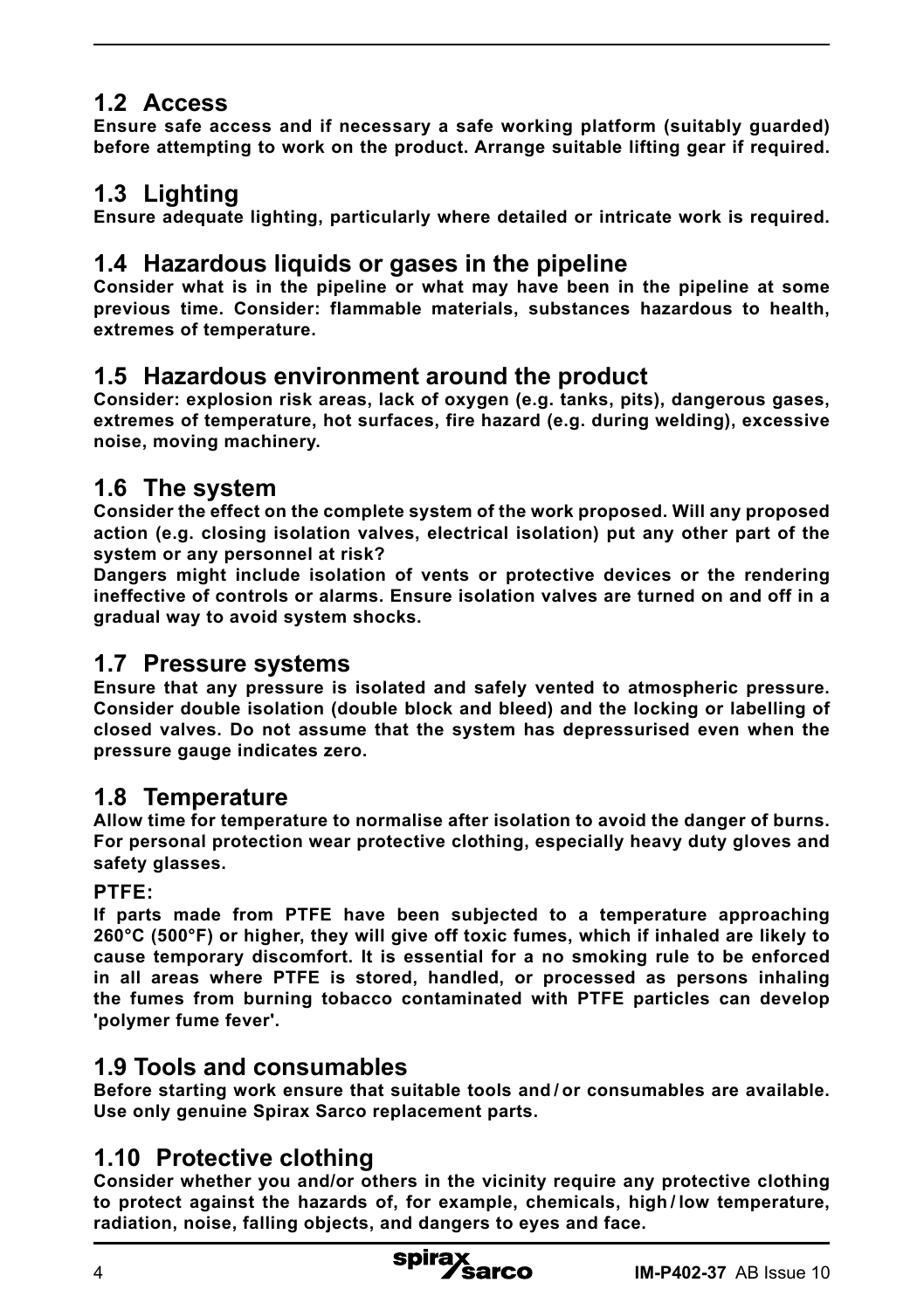## **1.11 Permits to work**

**All work must be carried out or be supervised by a suitably competent person. Installation and operating personnel should be trained in the correct use of the product according to the Installation and Maintenance Instructions.**

**Where a formal 'permit to work' system is in force it must be complied with. Where there is no such system, it is recommended that a responsible person should know what work is going on and, where necessary, arrange to have an assistant whose primary responsibility is safety.**

**Post 'warning notices' if necessary.**

### **1.12 Handling**

**Manual handling of large and / or heavy products may present a risk of injury. Lifting, pushing, pulling, carrying or supporting a load by bodily force can cause injury particularly to the back. You are advised to assess the risks taking into account the task, the individual, the load and the working environment and use the appropriate handling method depending on the circumstances of the work being done.**

#### **1.13 Residual hazards**

**In normal use the external surface of the product may be very hot.**

**Many products are not self-draining. Take due care when dismantling or removing the product from an installation.**

## **1.14 Freezing**

**Provision must be made to protect products which are not self-draining against frost damage in environments where they may be exposed to temperatures below freezing point.**

## **1.15 Disposal**

**The product is recyclable. No ecological hazard is anticipated with the disposal of this product providing due care is taken, EXCEPT;**

**PTFE:**

- **- Can only be disposed of by approved methods, not incineration.**
- **- Keep PTFE waste in a separate container, do not mix it with other rubbish, and consign it to a landfill site.**

## **1.16 Returning products**

**Customers and stockists are reminded that under EC Health, Safety and Environment Law, when returning products to Spirax Sarco they must provide information on any hazards and the precautions to be taken due to contamination residues or mechanical damage which may present a health, safety or environmental risk. This information must be provided in writing including Health and Safety data sheets relating to any substances identified as hazardous or potentially hazardous.**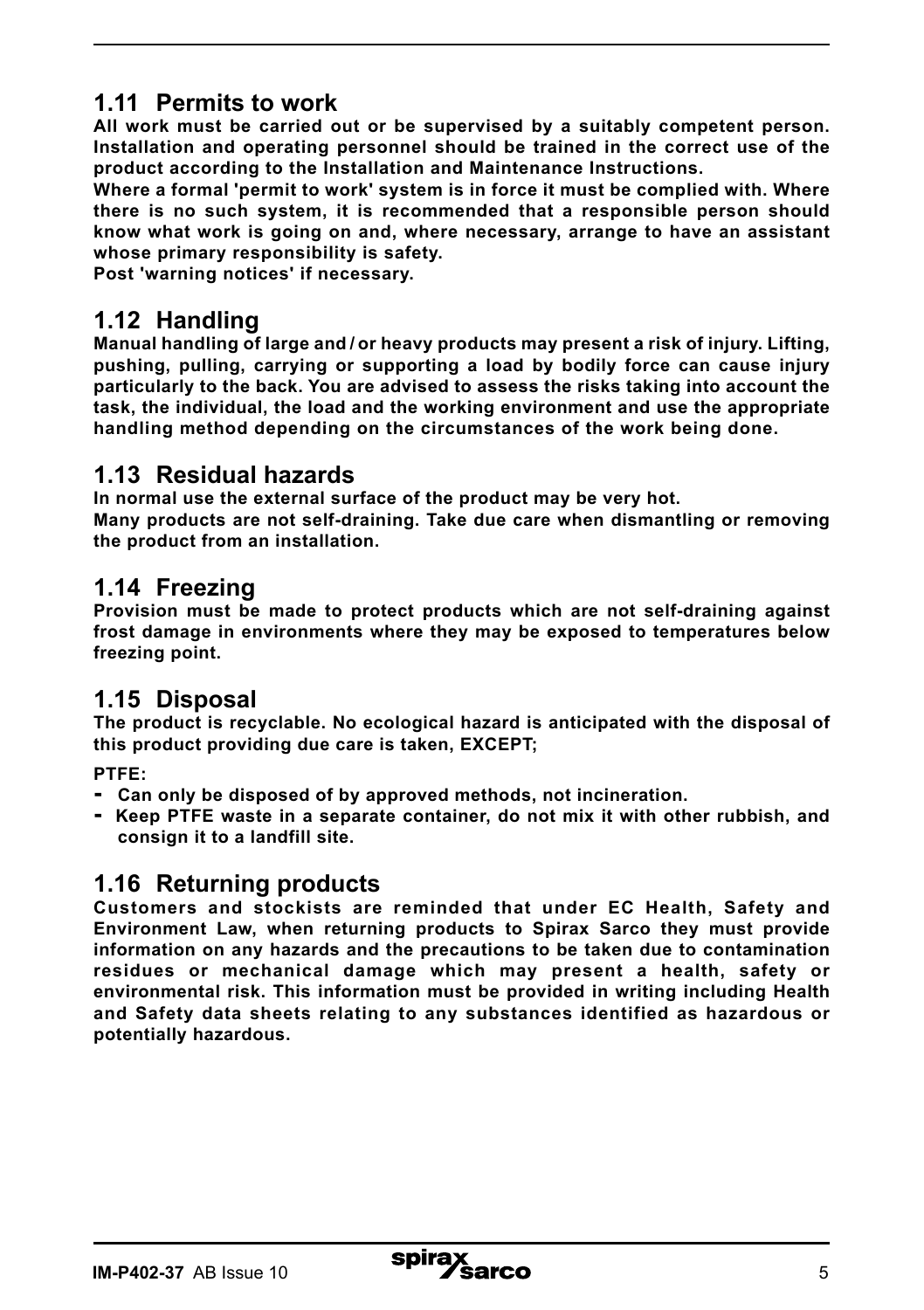# **2. General product information**

## **2.1 Description**

The Spirax Sarco LP20 is a capacitance probe designed for modulating level control in conductive liquids, in conjunctionwith a PA20 preamplifier, which is supplied separately. It can also be used for adjustable on/off control.

The LP20 may be used with one or more controllers or transmitters to provide level control, level alarms, and / or outputs to a building management system.

The probe is normally installed in a steam boiler or metal tank where it is earthed through the **½**" BSP screwed connection, the boiler or tank forming the earth return path. It may be used in a non-conductive tank (e.g. plastic or concrete) if an earth rod is provided.

The PA20 preamplifier (described in separate literature), is screwed to the top of the probe and hand tightened, enabling easy removal without the need to disturb the probe.

The LP20 probe is compatible with the Spirax Sarco range of controllers and transmitters, which are described in separate literature.

#### **Approvals**

The LP20 is also available with a **½**" NPT screwed connection, approved to UL61010. **Please note that this version will not be CE marked and is not suitable for Europe.**

#### **Caution:**

**The probe is not suitable for outside installation without additional environmental protection.**

#### **Note:**

For additional product data see the following Technical Information sheet TI-P402-39

#### **2.2 Available probe lengths (approximate) in mm**

370, 470, 550, 600, 650, 750, 800, 900, 950, 1050, 1200, 1350 or 1500.

#### **Notes:**

- **1.** Probe length includes the 25 mm 'dead' length at its tip. **The probe must not be cut to length.**
- **2.** Probe is normally installed vertically, but for probe tip lengths of up to 500 mm (20") it may be inclined by up to 45**°** from the vertical.

## **2.3 Pressure/temperature limits**

| Nominal pressure rating                                 |                | <b>PN40</b>     |  |
|---------------------------------------------------------|----------------|-----------------|--|
| Maximum pressure                                        |                | 32 bar q        |  |
| Maximum temperature                                     |                | $239^{\circ}$ C |  |
| Ambient temperature                                     | Maximum        | 70°C            |  |
|                                                         | <b>Minimum</b> | $5^{\circ}$ C   |  |
| Designed for a maximum cold hydraulic test pressure of: |                | 60 bar q        |  |

## **2.4 Technical data**

| Sensing depth        | Probe length minus 25 mm |
|----------------------|--------------------------|
| Minimum conductivity | $5 \mu S/cm$ or 5 ppm    |



**Fig. 1 Capacitance level probe**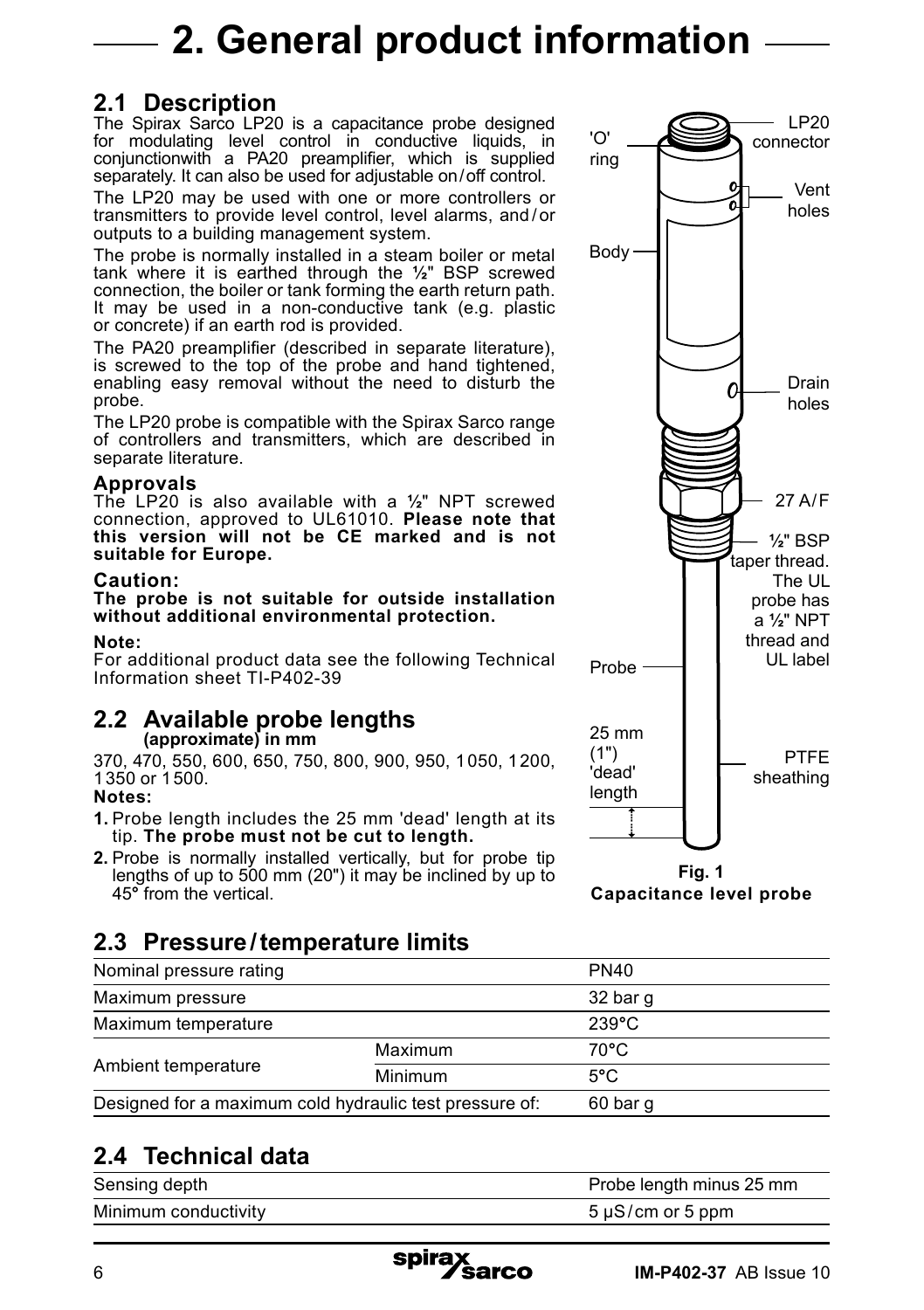# **3. How the LP20 probe works**

The probe consists of a metal rod completely insulated from the liquid by PTFE sheathing. It works by sensing the variation in capacitance caused by a change in water level, an increasing level giving a proportionally increasing output. The capacitance is measured by the preamplifier and transmitted as a dc signal to the controller or transmitter. Control and switching levels are set in the controller.

The preamplifier sensitivity is selected according to the immersed length of the probe, and the wiring variations that achieve this are described in the preamplifier Installation and Maintenance Instructions (IMI).

**CAUTION: Over-tightening by hand or use of a wrench will cause damage to the 'O' ring and may damage the preamplifier.**



**Fig. 2**

# **4. Installation**

#### **WARNING: The LP20 probe must not be cut to length. Do not install the probe outdoors without additional weather protection. Do not block the drain or the vent holes.**

A protection tube of 80 mm (3") nominal bore is required for boilers, or in tanks where turbulence is likely. This should be as long as possible, and at least long enough to cope with the expansion of the probe at maximum operating temperature (0 - 239**°**C, 32 - 462**°**F). Allow 20 mm (**¾**") clearance for probes up to 750 mm in length, and 38 mm  $(1\frac{1}{2})^n$  for longer probes).

## **4.1 Install the probs as follows**

- Ensure both male and female threads are in good condition.

- Use up to three turns (no more) of PTFE thread sealing tape on the probe thread. **WARNINGS: Do not use excessive tape. Do not use paste type jointing compound.**

- Fit and tighten the probe by hand initially use a suitable spanner to tighten the probe. Under no circumstances use a pipe wrench.
- Due to the nature of a taper / parallel joint it is not possible to recommend tightening torque figures.
- Do not overtighten there should always be visible thread on the probe.
- **Note:** The probe thread will not 'bottom out' (i.e. probe body hexagon contacts the face of the female screwed connection), unless there is excessive wear or an out-of-tolerance female thread, in which case it will be necessary to replace or re-work the flange or connection. After installation ensure that resistance from the probe body to the pipework/boiler shell is less than 1  $\Omega$ .